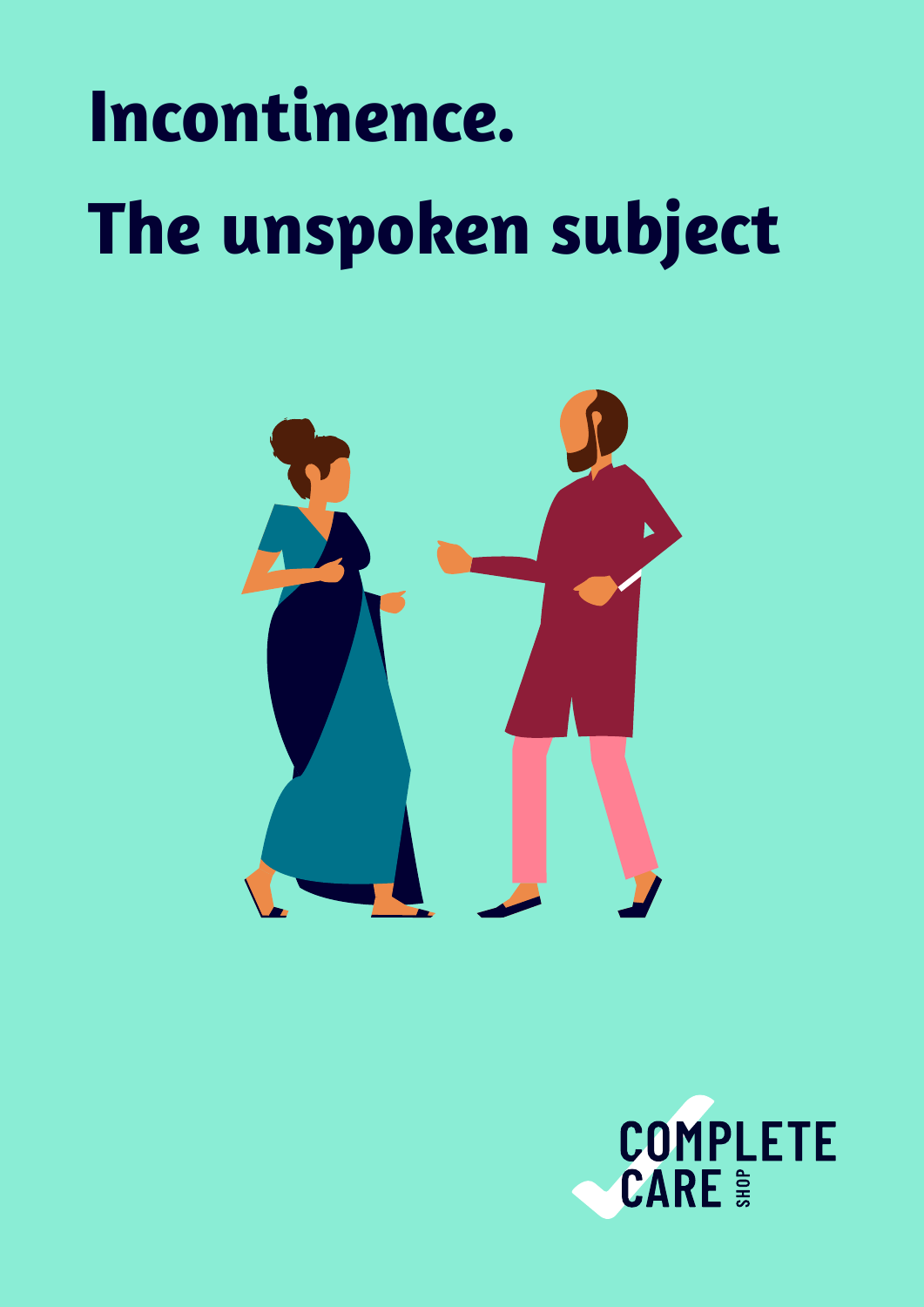# **Living with incontinence? You're not alone**

It's thought that millions are affected by incontinence, both men and women. Yet even though incontinence can affect people of all ages, many of us are too embarrassed or uncomfortable to talk about it.

However, it's only by talking about it that you can find your way to a solution or to things that can help you to live well with incontinence. Speaking with your doctor should be your first step, and while it may feel awkward this will ease over time.

#### **The different types of incontinence**

**• Stress -** This is the most common type of incontinence and can be a result of a weakened pelvic floor.

**• Urge -** Also sometimes known as unstable or overactive incontinence.

**• Faecal -** This is bowel incontinence.

**• Mixed -** This is where people have a combination of stress and urge incontinence.

**• Overflow -** Often caused by a blockage or obstruction preventing your bladder from emptying properly.

**• Nocturnal Enuresis -** Also known as bedwetting. It's incontinence that happens at night when you're sleeping.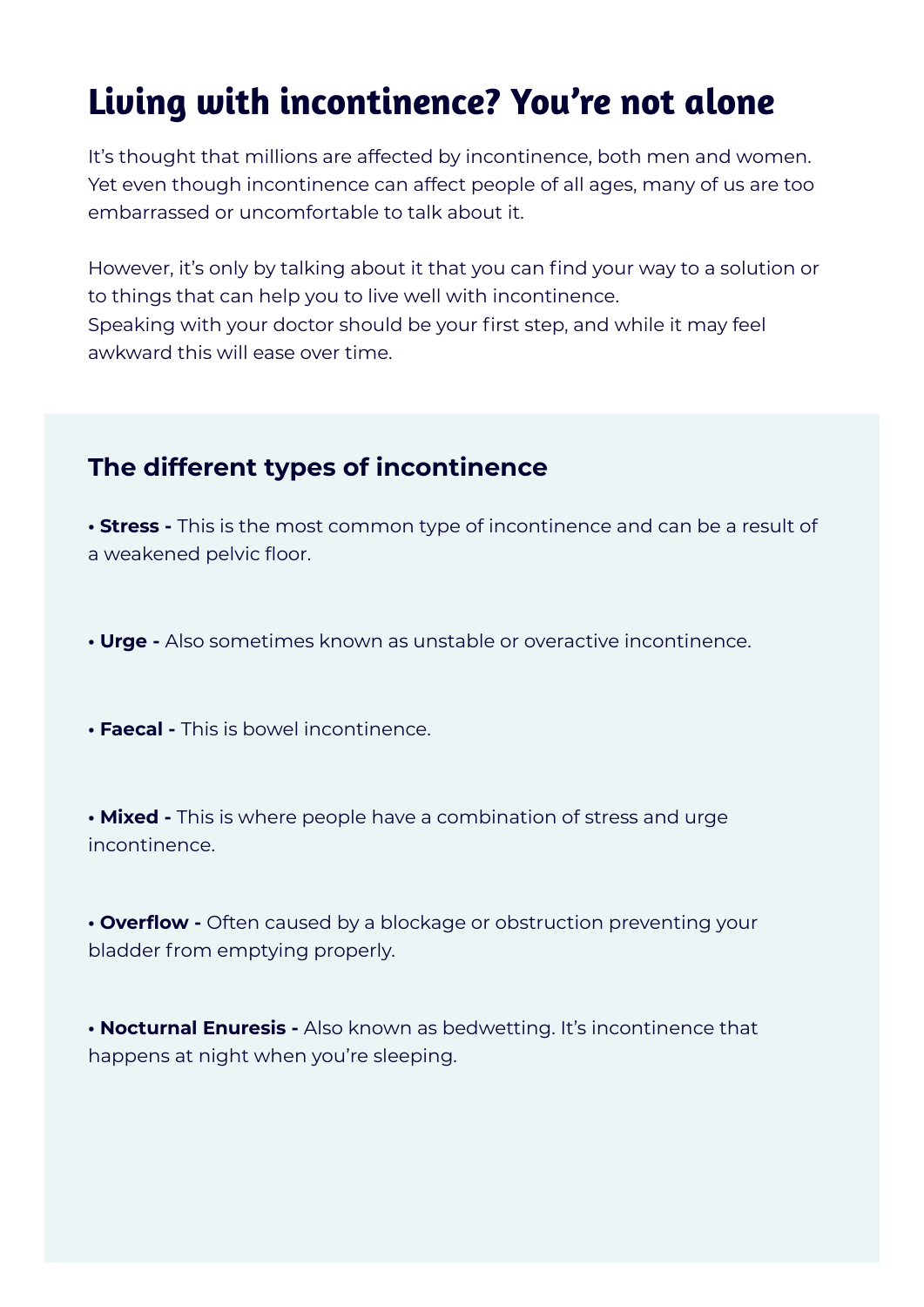# **Separating the myths from the facts**

Perhaps because many of us are so reluctant to talk about incontinence, there are a lot of myths out there that simply aren't true. Here we debunk some popular misconceptions.

#### **Myth: "I can control it by drinking less"**

In reality, you can actually make your incontinence worse by not drinking enough, as this can cause bladder irritation.

What could actually be contributing to your incontinence is the type of drink you're having, as too many caffeinated drinks, alcohol or some fruit juices can be irritating to your bladder. If in doubt, it's usually better to drink water for hydration.

#### **Myth: "It's just because I'm getting old"**

You don't have to accept incontinence as a part of getting older and shrug it off. Incontinence can have many different causes, so it's always important to speak to your doctor as they will be able to offer you help and support.

#### **Myth: "I don't need an incontinence pad, I can just use a sanitary pad"**

Sanitary pads are designed for use during your menstrual cycle, they're not designed for use with urine, meaning you'll likely end up feeling very uncomfortable and irritated. You should always use incontinence pads or pants as these are specially designed to deal with urine.

#### **Myth: "There's nothing that can be done about incontinence"**

This is not true. There are lifestyle changes you can try and treatment options available, depending on what type of incontinence you have. The key thing is to speak to your GP who can help you out.

There are also a variety of incontinence products that will help you go about your day in confidence, knowing you're protected against leaks.

#### **Myth: "I can't talk about it, it's only affecting me"**

You are not alone in experiencing incontinence and there is help and support out there. Incontinence can affect your mental health as well as your physical, which can have a knock-on effect into all areas of your life.

You are not alone. Please speak with your GP for help and support with incontinence.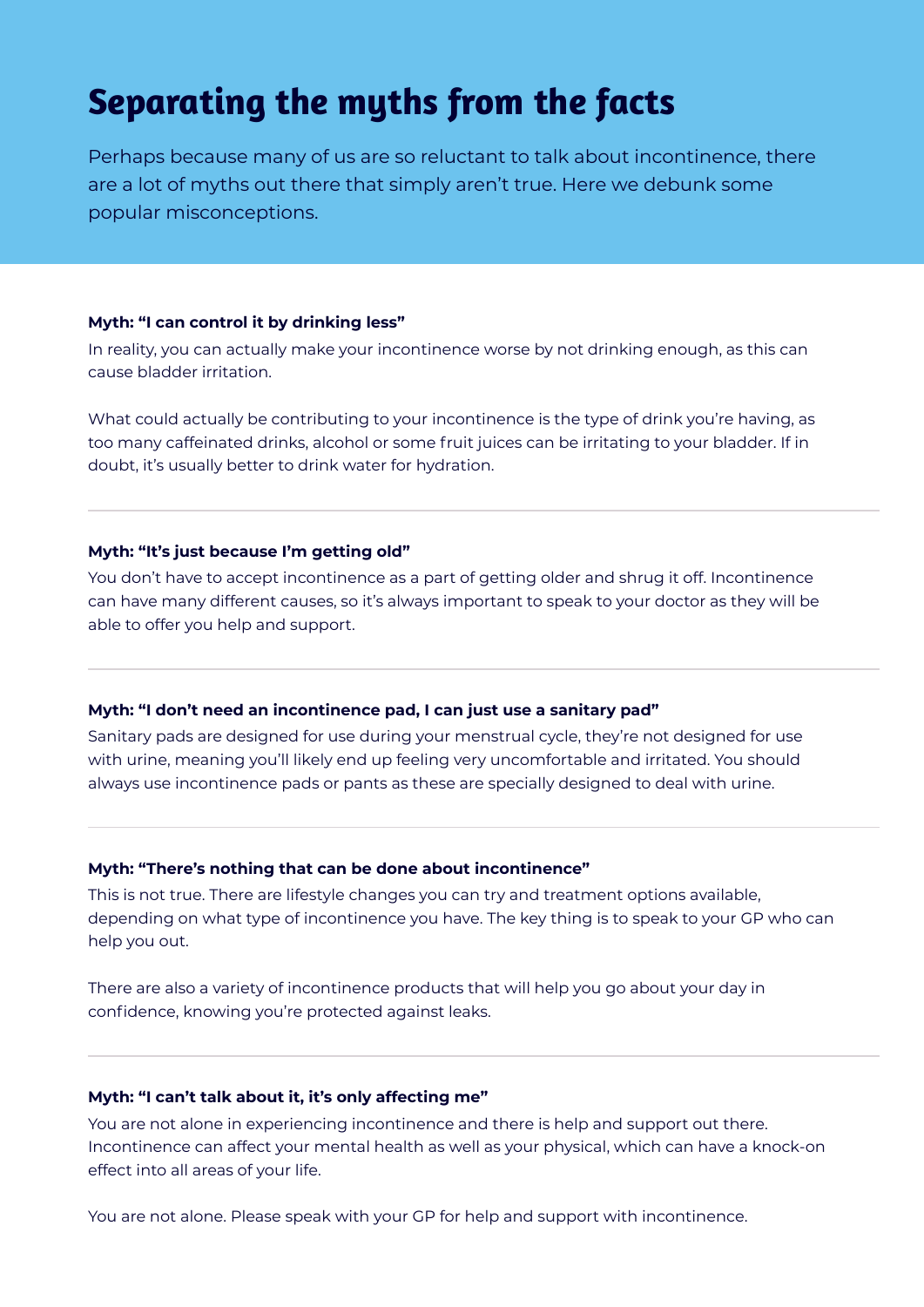# **Tips for living with incontinence**



#### **Consider what you drink**

Alcohol and caffeinated drinks can all irritate your bladder, so try to reduce the amount of these you drink. Cut them out altogether, if possible.

#### **Download an app to find a nearby toilet**

It can be incredibly stressful to urgently need a toilet and not know if there's one you can use nearby. There are free apps available for Android and Apple phones that can tell you where your nearest toilet is.





#### **Get a RADAR key**

The RADAR National Key Scheme lets those with a [RADAR key](https://www.completecareshop.co.uk/bathroom-aids/toileting-aids/radar-toilet-keys/radar-toilet-key-small-head?sku=Q34626) get access to locked public toilets, like those found in places like shopping centres or train stations. It's small enough to carry with you and you can get a version with a larger head to make it easier to turn.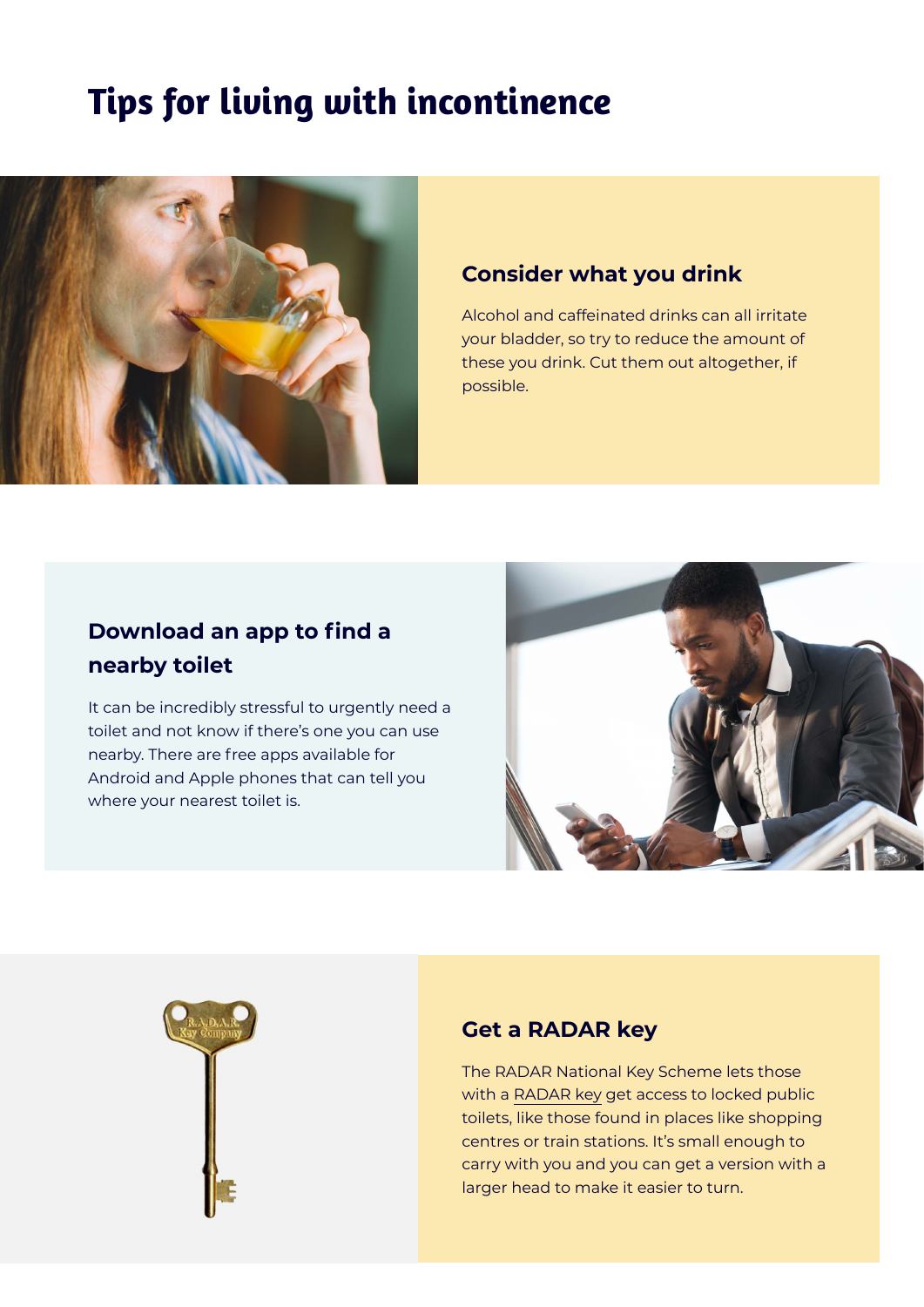#### **Get a "Just Can't Wait" card**

[These free cards are available from the Bladder](https://www.bbuk.org.uk/just-cant-wait-cards/)  & Bowel UK charity to help you get access to a toilet. They're supported by many retail and service organisations, so if you show the card to staff at these organisations, you'll be allowed to use the toilet.

## **JUST CAN'T WAIT**

I have a medical condition and need to access a toilet urgently

**TOILET ACCESS CARD** 

#### **Stop smoking**

We're all aware of the damage that smoking can do, but did you also know it can irritate your bladder? If you smoke, consider quitting or at least reducing the amount you smoke.

#### **Keep a diary**

Make a note of when you go to the toilet or have an accident – it can help you to see any patterns around your urination and what might affect it. It can also be helpful information to have to hand when you speak to your GP.



# **Flex**



#### **Check the absorbency of incontinence pads and pants**

Some incontinence wear uses a droplet method on their packaging to indicate absorbency – the more droplets are filled in, the more absorbent a product is. Others will state in the product description how many millilitres of urine they can absorb.